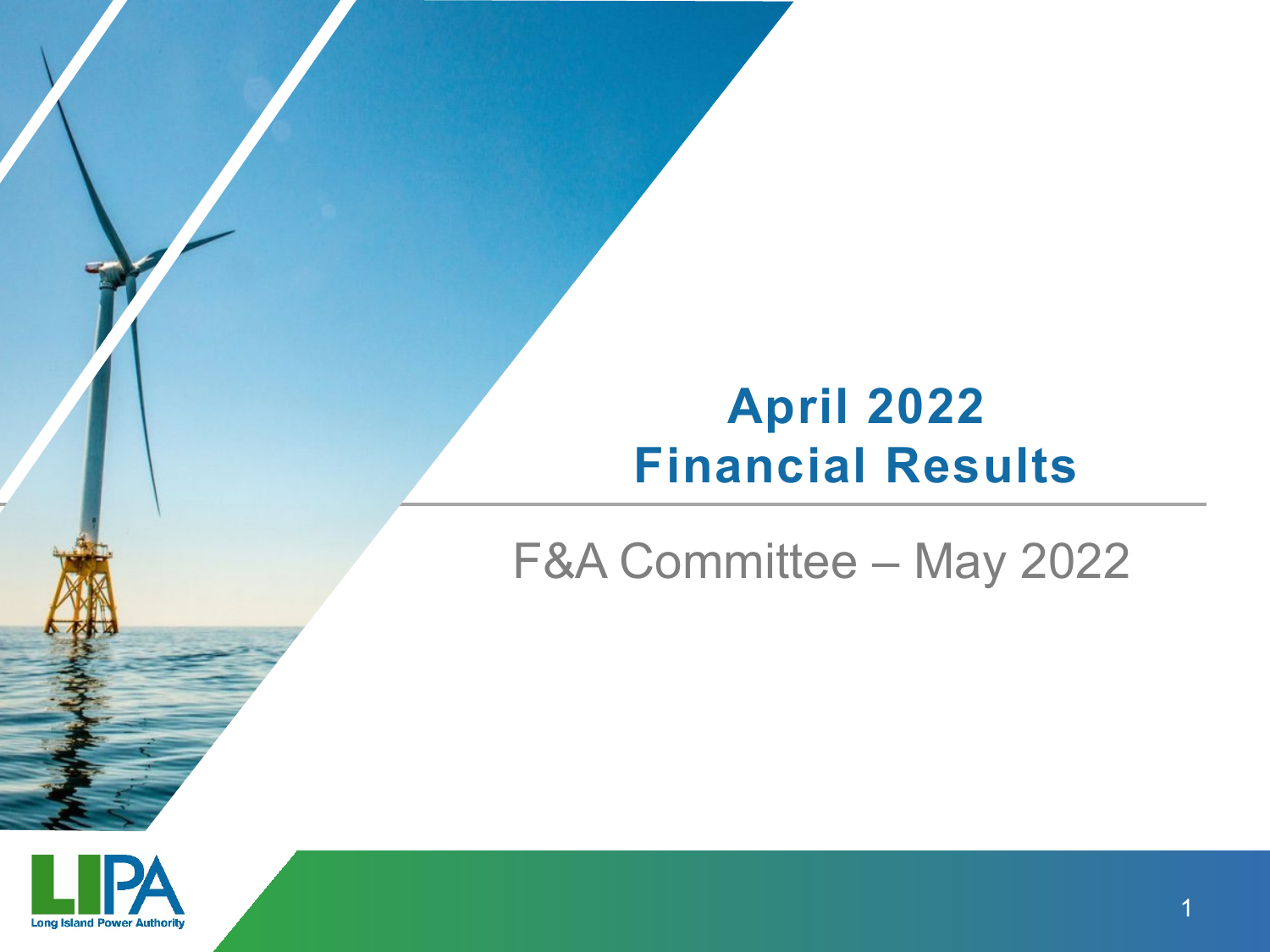## **LIPA CONSOLIDATED RESULTS – APRIL 2022**

| (\$ in thousands)                                      | <b>Actual</b> | <b>Budget</b> | \$ Var.    | % Var.   | <b>FY Budget</b> |
|--------------------------------------------------------|---------------|---------------|------------|----------|------------------|
| <b>Revenues</b>                                        | \$1,156,625   | \$1,086,228   | \$70,397   | 6.5%     | \$3,850,840      |
| Power Supply Charge                                    | 652,055       | 566,962       | (85,093)   | $-15.0%$ | 1,879,216        |
| <b>Revenue Net of Power Supply Charge</b>              | \$504,570     | \$519,266     | (\$14,696) | $-2.8%$  | \$1,971,624      |
| <b>PSEG Long Island Operating and Managed Expenses</b> |               |               |            |          |                  |
| <b>PSEG Long Island Operating Expenses</b>             | 184,233       | 195,146       | 10,914     | 5.6%     | 609,547          |
| <b>PSEG Long Island Managed Expenses</b>               | 45,339        | 64,919        | 19,581     | 30.2%    | 182,088          |
| <b>Utility Depreciation</b>                            | 91,878        | 91,757        | (121)      | $-0.1%$  | 289,157          |
| <b>PILOTS</b>                                          | 113,327       | 112,525       | (801)      | $-0.7%$  | 344,478          |
| <b>LIPA Operating Expenses</b>                         | 26,036        | 26,990        | 954        | 3.5%     | 91,874           |
| <b>LIPA Depreciation and Amortization</b>              | 45,999        | 46,066        | 67         | 0.1%     | 138,199          |
| Interest Expense                                       | 113,445       | 113,453       | 8          | $0.0\%$  | 348,388          |
| <b>Total Expenses</b>                                  | \$620,255     | \$650,858     | \$30,602   | 4.7%     | \$2,003,732      |
| <b>Other Income and Deductions</b>                     | 15,437        | 12,110        | 3,327      | 27.5%    | 46,370           |
| <b>Grant Income</b>                                    | 11,681        | 11,975        | (294)      | $-2.5%$  | 40,924           |
| <b>Total Non-Operating Revenue</b>                     | \$27,118      | \$24,084      | \$3,034    | 12.6%    | \$87,294         |
| <b>Change in Net Position</b>                          | (\$88,567)    | (\$107,507)   | \$18,940   | 17.6%    | \$55,186         |

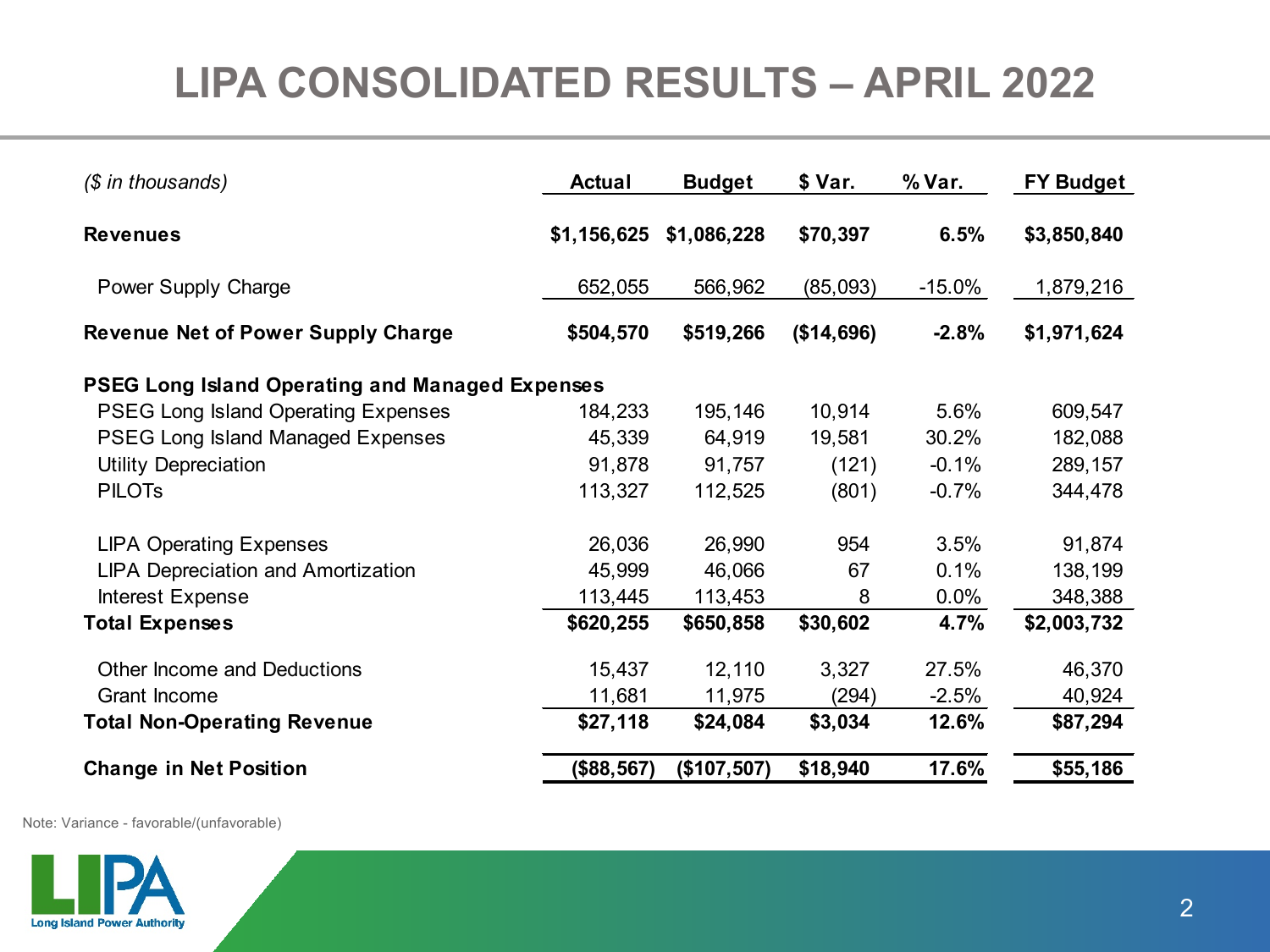# **LIPA MANAGED EXPENSES & INCOME – APRIL 2022**

| $(S \in \mathbb{R})$ in thousands)        | <b>Actual</b> | <b>Budget</b> | \$ Var. | % Var.   | <b>FY Budget</b> |
|-------------------------------------------|---------------|---------------|---------|----------|------------------|
| <b>LIPA Expenses</b>                      |               |               |         |          |                  |
| <b>LIPA Operating Expenses</b>            | \$26,036      | \$26,990      | \$954   | 3.5%     | \$91,874         |
| <b>LIPA Depreciation and Amortization</b> | 37,661        | 37,728        | 67      | 0.1%     | 113,185          |
| <b>LIPA Deferred Amortized Expenses</b>   | 8,338         | 8,338         |         | 0.0%     | 25,014           |
| Interest Expense, other Interest Costs    |               |               |         |          |                  |
| and Interest Amortizations                | 113,445       | 113,453       | 8       | $0.0\%$  | 348,388          |
| <b>Total Expenses</b>                     | \$185,480     | \$186,509     | \$1,030 | 0.6%     | \$578,462        |
| <b>Other Income and Deductions</b>        | 7,250         | 5,281         | 1,969   | 37.3%    | 26,897           |
| Grant Income                              | 11,681        | 11,975        | (294)   | $-2.5%$  | 40,924           |
| <b>Total Income</b>                       | \$18,931      | \$17,255      | \$1,675 | 9.7%     | \$67,821         |
| <b>LIPA Capital</b>                       | \$1,102       | \$988         | (\$114) | $-11.6%$ | \$11,850         |
|                                           |               |               |         |          |                  |

- LIPA operating expense is under budget by \$1.0M due to the timing of consulting expense.
- Other income and deductions is over budget \$2.0M primarily due to gains realized on the OPEB Account offset by unrealized losses in the Rate Stabilization fund.

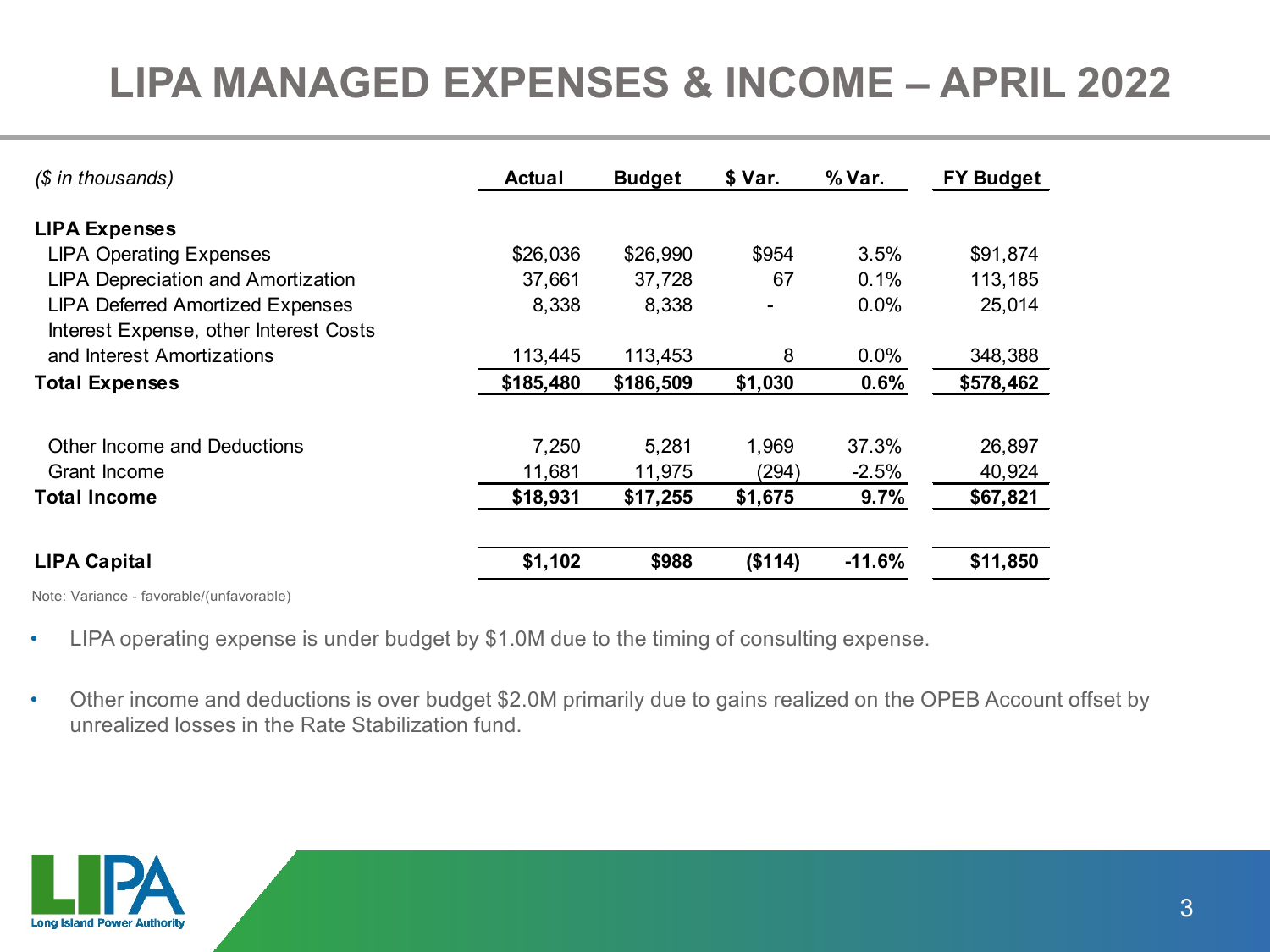# **LIPA LIQUIDITY POSITION – APRIL 2022**

|                                                                |     |                | <b>Days</b> |    |                | <b>Days</b> |
|----------------------------------------------------------------|-----|----------------|-------------|----|----------------|-------------|
| $(S \in \mathbb{R})$ in thousands)                             |     | April 30, 2022 | Cash        |    | March 31, 2022 | Cash        |
| <b>Operating liquidity</b>                                     |     |                |             |    |                |             |
| Unrestricted cash, cash equivalents, and investments           | \$  | 685,034        |             | \$ | 733,625        |             |
| OPEB Account cash, cash equivalents, and investments           |     | 523,814        |             |    | 559,462        |             |
| PSEG Long Island working capital requirements                  |     | 275,914        |             |    | 277,144        |             |
| <b>Total operating liquidity</b>                               |     | 1,484,762      | 174         |    | 1,570,231      | 184         |
| <b>Available credit</b>                                        |     |                |             |    |                |             |
| General Revenue Notes - Revolving Credit Facility              |     | 200,000        |             |    | 200,000        |             |
| General Revenue Notes - Commercial Paper                       |     | 726,000        |             |    | 481,000        |             |
| Total available credit                                         |     | 926,000        |             |    | 681,000        |             |
| Total cash, cash equivalents, investments and available credit | - 5 | 2,410,762      | 283         | S  | 2,251,231      | 264         |
| <b>Restricted cash</b>                                         |     |                |             |    |                |             |
| <b>Clean Energy Compliance Fund</b>                            |     | 13,776         |             |    | 12,354         |             |
| <b>FEMA Grant Proceeds</b>                                     |     |                |             |    |                |             |
| <b>UDSA</b>                                                    |     | 220,072        |             |    | 197,023        |             |
| Total restricted cash and cash equivalents                     |     | 233,848        |             | S  | 209,377        |             |

*LIPA continues to exceed its required 120 days cash and available credit on hand* 

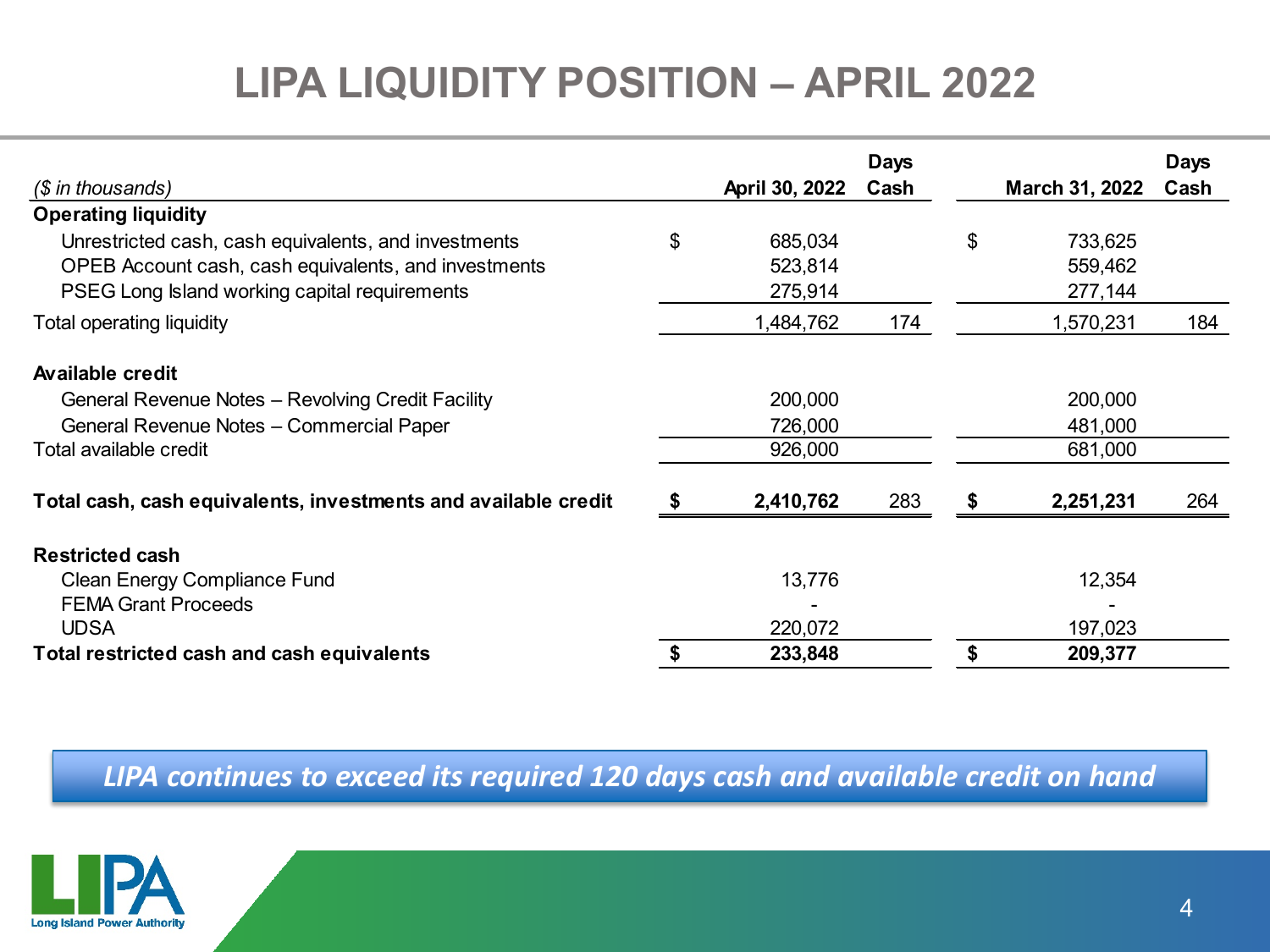### **PSEG LONG ISLAND OPERATING EXPENSES – APRIL 2022**

| (\$ in thousands)                                | Actual    | \$ Var.<br><b>Budget</b> |           | % Var.   | <b>FY Budget</b> |
|--------------------------------------------------|-----------|--------------------------|-----------|----------|------------------|
| <b>PSEG Long Island Operating Expenses</b>       |           |                          |           |          |                  |
| Transmission & Distribution                      | \$60,757  | \$57,416                 | (\$3,340) | $-5.8\%$ | \$176,076        |
| <b>Construction &amp; Operations Services</b>    | 11,993    | 12,435                   | 442       | 3.6%     | 39,115           |
| <b>Emergency Preparedness</b>                    | 2,528     | 3,049                    | 520       | 17.1%    | 9.156            |
| <b>Customer Services</b>                         | 32,958    | 34,447                   | 1,490     | 4.3%     | 104,362          |
| <b>Business Services</b>                         | 41,377    | 45,790                   | 4,413     | 9.6%     | 141,178          |
| Power System Management                          | 5,513     | 6.471                    | 958       | 14.8%    | 19,264           |
| Energy Efficiency & Renewable Energy             | 22,646    | 27,758                   | 5,111     | 18.4%    | 92,833           |
| Utility 2.0                                      | 6,461     | 7,781                    | 1,320     | 17.0%    | 27,563           |
| <b>Total PSEG Long Island Operating Expenses</b> | \$184,233 | \$195,146                | \$10,914  | 5.6%     | \$609,547        |

- Total expenses are under budget by \$10.9M primarily due to:
	- T&D is over budget by (\$3.3M) primarily due to telecommunication broker fees (\$2.2M), higher weather support, offset by lower training costs.
	- Customer Service is under budget by \$1.5M primarily due to open vacancies and contract delays.
	- Business Services is under budget by \$4.4M primarily due to open vacancies in IT and Strategic Planning & Analytics, less contractor spend than planned, and lower legal support costs.
	- Energy Efficiency is under budget by \$5.1M primarily due to the Commercial Efficiency Program which has achieved energy savings 6% above goal while holding costs to 31% below budget.
	- Utility 2.0 is under budget by \$1.3M primarily due to delays in Rate Modernization, EV Make Ready and lower applications for Super Savers program.

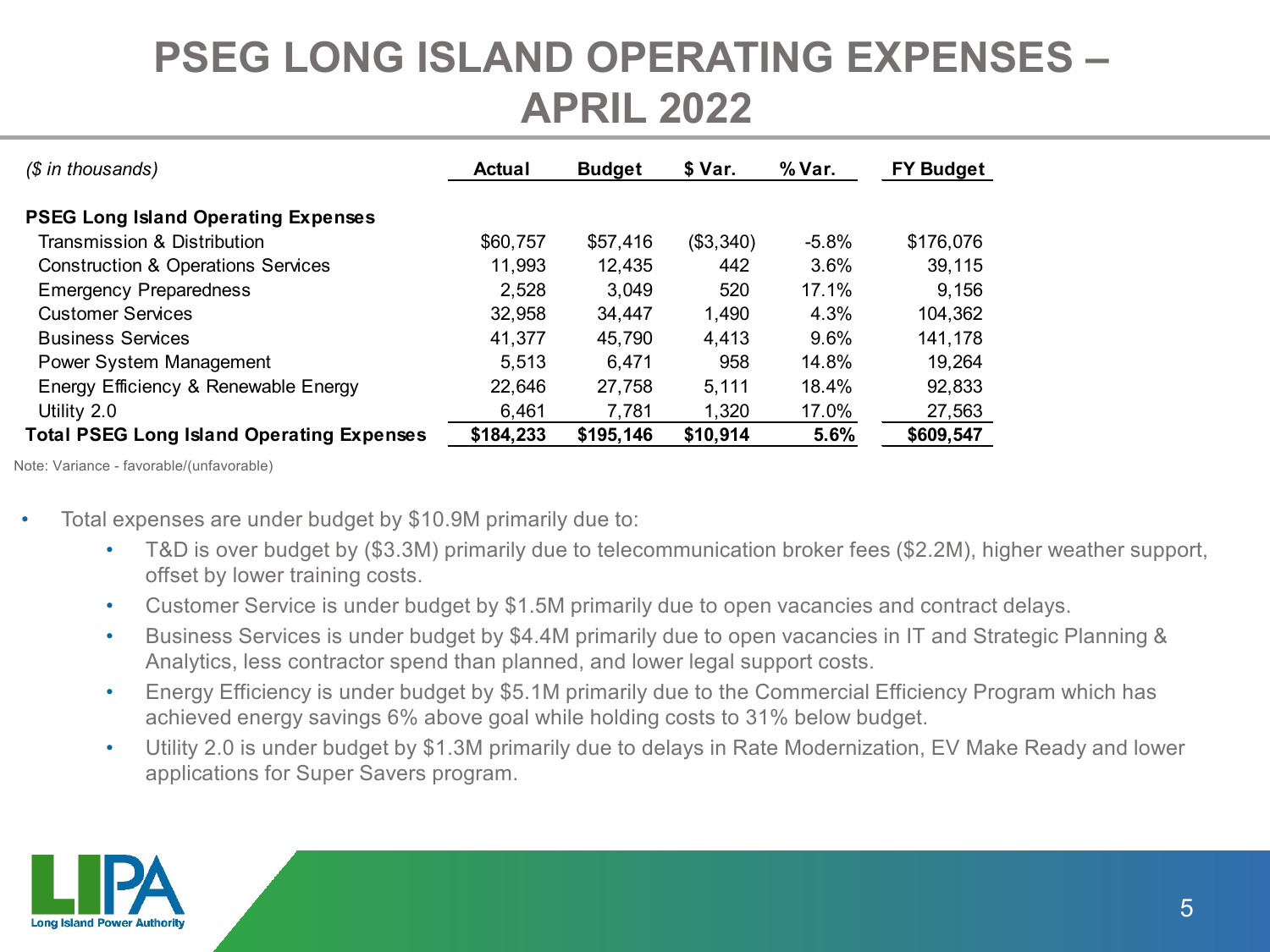#### **PSEG LONG ISLAND MANAGED EXPENSES – APRIL 2022**

| $(S$ in thousands)                             | <b>Actual</b> | <b>Budget</b> | \$ Var.        | % Var.   | <b>FY Budget</b> |  |  |
|------------------------------------------------|---------------|---------------|----------------|----------|------------------|--|--|
| <b>PSEG Long Island Managed Expenses</b>       |               |               |                |          |                  |  |  |
| Uncollectible Accounts                         | \$8,439       | \$8,357       | (\$82)         | $-1.0\%$ | \$28,760         |  |  |
| <b>Storm Restoration</b>                       | 12,257        | 31,534        | 19,277         | 61.1%    | 76,276           |  |  |
| NYS Assessment                                 | 3,342         | 3,291         | (51)           | $-1.5%$  | 11,719           |  |  |
| <b>Utility Depreciation</b>                    | 91,878        | 91,757        | (121)          | $-0.1%$  | 289,157          |  |  |
| Pension & OPEB Expense                         | 19,668        | 20,304        | 637            | 3.1%     | 61,400           |  |  |
| PILOTs - Revenue-Based Taxes                   | 12,017        | 11,216        | (801)          | $-7.1%$  | 40,549           |  |  |
| PILOTs - Property-Based Taxes                  | 101,310       | 101,310       | $\blacksquare$ | 0.0%     | 303,929          |  |  |
| <b>PSEGLI Managed - Misc</b>                   | 1,633         | 1,432         | (200)          | $-14.0%$ | 3,933            |  |  |
| <b>Total PSEG Long Island Managed Expenses</b> | \$250,543     | \$269,202     | \$18,659       | 6.9%     | \$815,723        |  |  |
|                                                |               |               |                |          |                  |  |  |
| <b>Other Income &amp; Deductions</b>           | \$8,183       | \$6,800       | \$1,383        | 20.3%    | \$19,387         |  |  |

Note: Variance - favorable/(unfavorable)

• Storm Restoration is under budget by \$19.3M primarily due to less actual storms and mutual aid assistance than budgeted. Budget included 6 storms of which 3 would need mutual aid assistance vs. an actual of 5 storms with only 1 requiring mutual aid assistance.

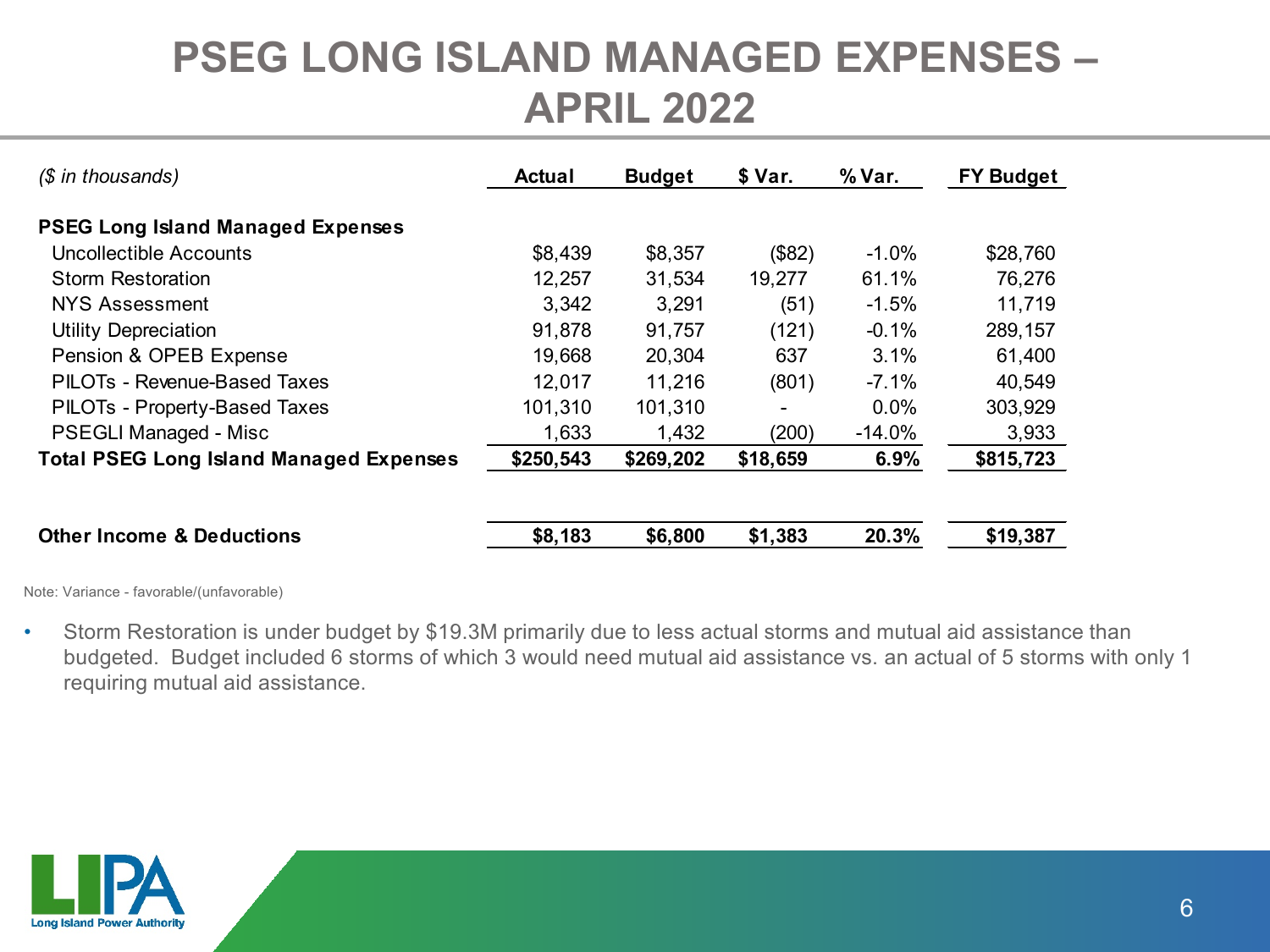# **PSEG LONG ISLAND REVENUE – APRIL 2022**

| (\$ in thousands)                        | <b>Actual</b> | <b>Budget</b>           | \$ Var.    | % Var.    | <b>Budget</b> |
|------------------------------------------|---------------|-------------------------|------------|-----------|---------------|
| <b>Revenues</b>                          |               | \$1,156,625 \$1,086,228 | \$70.397   | 6.5%      | \$3,850,840   |
| <b>Power Supply Charge</b>               | \$652,055     | \$566,962               | (\$85,093) | $-15.0\%$ | \$1.879.216   |
| <b>Revenue Net of Power Supply Costs</b> | \$504,570     | \$519,266               | (\$14,696) | $-2.8%$   | \$1,971,624   |

Note: Variance - favorable/(unfavorable)

- Revenue, net of PSCs, is (\$14.7M) lower than budget primarily driven by:
	- Delivery Service Adjustment (DSA) of (\$19.9M) primarily driven by lower Storm expenses of (\$19.3M)
	- Higher miscellaneous revenues of \$4.3M due to higher than budgeted collection of late payment charges



#### Sales of electricity are higher than budget by 5 GWh or 0.1% due to higher sales in residential sector partially offset by lower sales in the commercial-industrial sector and the railroad.

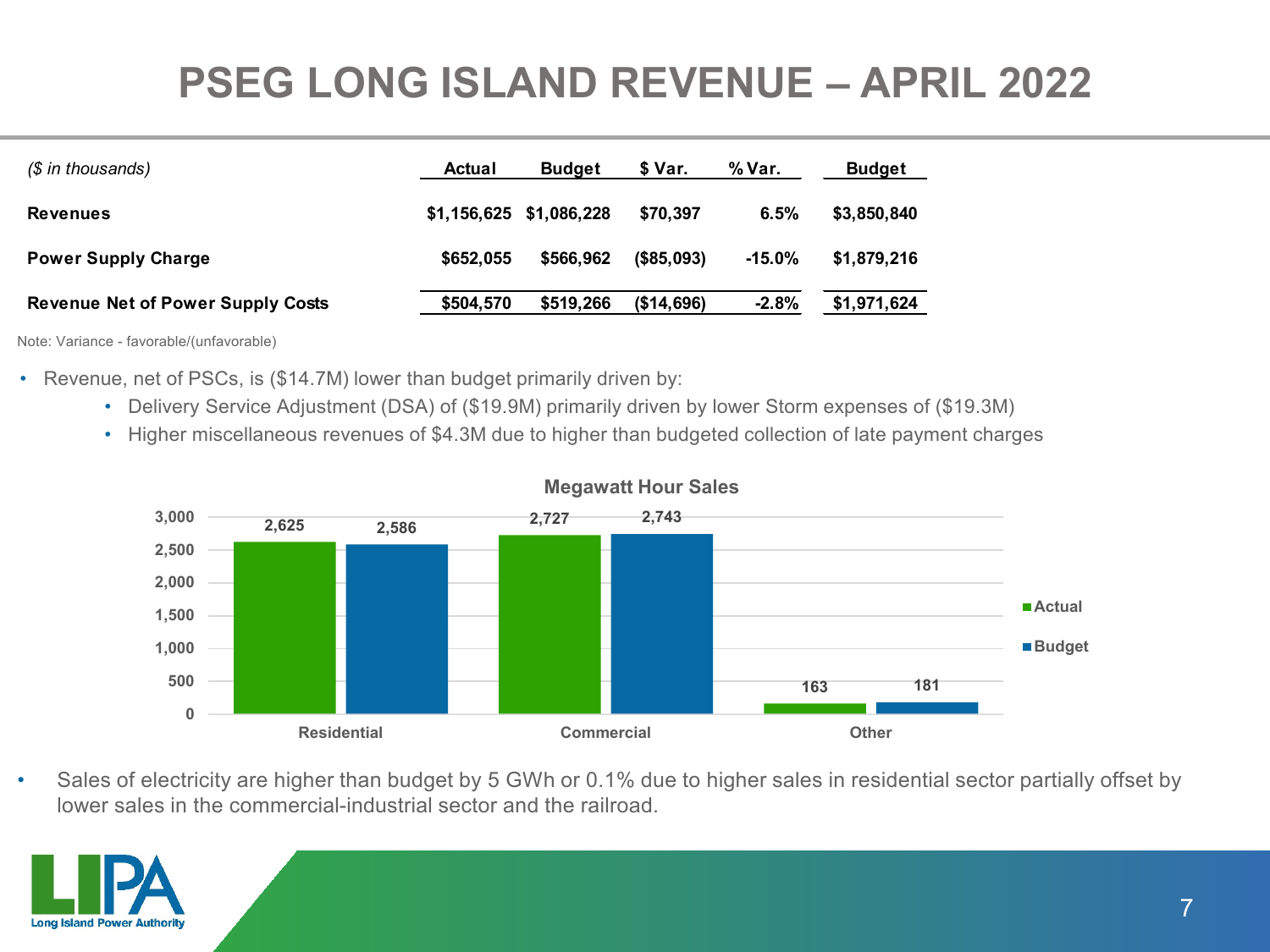# **CAPITAL EXPENDITURES – APRIL 2022**

| (\$ in thousands)                                                  | Actual    | <b>Budget</b> | \$ Var.  | % Var.     | <b>FY Budget</b> |
|--------------------------------------------------------------------|-----------|---------------|----------|------------|------------------|
| <b>Transmission and Distribution</b>                               |           |               |          |            |                  |
| <b>Regulatory Driven</b>                                           | (\$2)     | \$0           | \$2      | 0.0%       | \$0              |
| Load Growth                                                        | 61.442    | 60,678        | (764)    | $-1.3%$    | 178,268          |
| Reliability                                                        | 72,303    | 88,192        | 15,889   | 18.0%      | 252,069          |
| Storm Hardening                                                    | 20.687    | 24.890        | 4.202    | 16.9%      | 70,000           |
| Economic, Salvage, Tools, Equipment & Other                        | 7,400     | 13,401        | 6,002    | 44.8%      | 60,229           |
| <b>Total Transmission and Distribution Projects</b>                | \$161,830 | \$187,161     | \$25,331 | 13.5%      | \$560,566        |
| <b>Other PSEG Long Island Capital Expenditures</b>                 |           |               |          |            |                  |
| Information Technology Projects                                    | 8,884     | 18,349        | 9,466    | 51.6%      | 81,701           |
| <b>Customer Operations</b>                                         | 2,317     | 3,448         | 1,131    | 32.8%      | 10,683           |
| Other General Plant Projects                                       | 266       | 128           | (138)    | $-108.0%$  | 3,072            |
| Fleet                                                              | 2.550     | 207           | (2, 343) | $-1131.0%$ | 15,974           |
| Utility 2.0                                                        | 5,906     | 13,562        | 7,656    | 56.5%      | 40,013           |
| <b>Total Expenses</b>                                              | \$19,923  | \$35,695      | \$15,772 | 44.2%      | \$151,444        |
| <b>Total PSEG Long Island Capital Expenditures</b><br>(excl. FEMA) | \$181,754 | \$222,857     | \$41,103 | 18.4%      | \$712,010        |
| <b>FEMA</b>                                                        | 4,358     | 895           | (3, 464) | $-387.2%$  | 2,690            |
| Capital Storm                                                      | 461       | 1,585         | 1,124    | 70.9%      | 4,755            |
| Management Fee                                                     | 10,072    | 9,499         | (573)    | $-6.0\%$   | 28,496           |
| <b>Total PSEG Long Island Capital Expenditures</b>                 | \$196,645 | \$234,835     | \$38,190 | 16.3%      | \$747,951        |
| <b>Nine Mile Point 2</b>                                           | \$24,331  | \$24,030      | (\$301)  | $-1.3%$    | \$27,267         |
| <b>LIPA Capital</b>                                                | \$975     | \$988         | \$12     | 1.2%       | \$11,850         |

T&D is under budget by \$25.3M driven by construction and equipment delivery delays for East Garden City Switchgear Replacement, Substation Transformers Replacements Program, Residential Underground Cable Upgrades, and Glenwood Substation Structural Modification, coupled with lower Storm Hardening due to contractor resource constraints due to mutual aid assistance required in other service territories.

- IT is under budget \$9.5M due to timing of scheduled work and open vacancies.
- Fleet is over budget (\$2.3M) due to earlier delivery of medium and heavy-duty chassis due to ECM (Electronic Control Module) chips becoming available sooner.
- Utility 2.0 is under budget by \$7.7M due to pending contract award for Grid Storage, delayed customer requests for EV Charging Station infrastructure for EV Make Ready, and delays with DER Visibility.
- FEMA is over budget (\$3.5M) due to timing of construction for substation Inside Plant (IP) Repeaters and higher program management costs for additional circuits transferred from Power On.

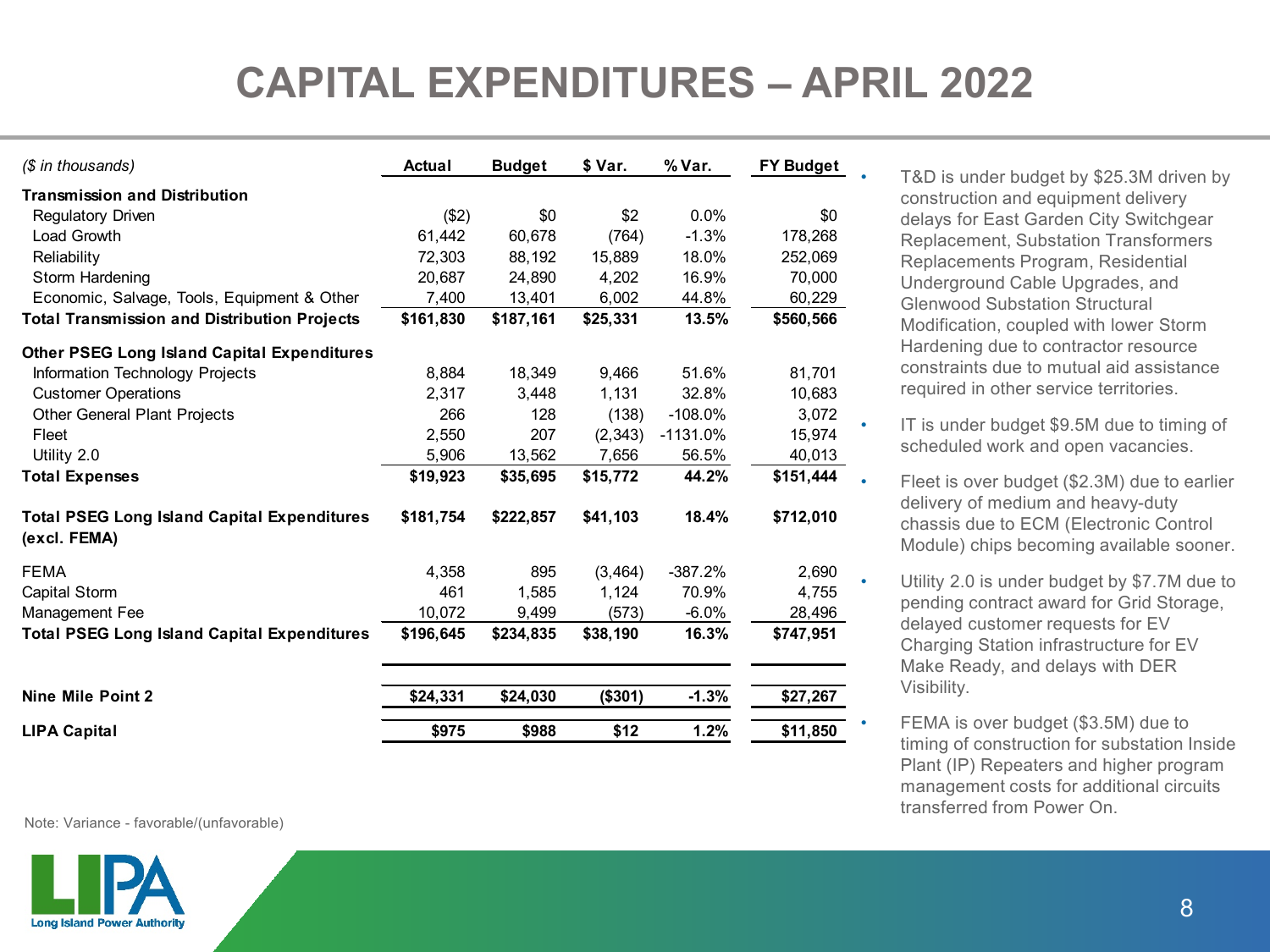## **PSEG LONG ISLAND MAJOR CAPITAL EXPENDITURES – OVER \$25M (TOTAL PROJECT COST) – APRIL 2022**

| <b>Description</b>                                               |                                                         | <b>Original Total Project Cost</b><br>$(SM)$ ** | <b>Total Project</b><br><b>Actuals Through</b> | <b>Current</b><br>Working | <b>Current Estimated</b> |
|------------------------------------------------------------------|---------------------------------------------------------|-------------------------------------------------|------------------------------------------------|---------------------------|--------------------------|
|                                                                  | Date of Cost<br><b>Cost Estimate</b><br><b>Estimate</b> |                                                 | 4/30/22 (\$M)                                  | Estimate*<br>(SM)         | <b>Completion Date*</b>  |
| Ruland Rd to Plainview: Transmission                             | \$46.8                                                  | 2017                                            | \$33.7                                         | \$42.9                    | $Jun-22$                 |
| Round Swamp Substation                                           | \$20.5                                                  | 2018                                            | \$19.3                                         | \$27.9                    | <b>Jun-22</b>            |
| Arverne - New 33kV Circuit to Far Rockaway Substation            | \$31.2                                                  | 2020                                            | \$16.4                                         | \$25.4                    | <b>Jun-22</b>            |
| Flowerfield - Terryville: Install new 69 kV cable to Flowerfield | \$52.5                                                  | 2022                                            | \$2.5                                          | \$52.5                    | $Jun-23$                 |
| Rockaway Beach - New 33kV Circuit to Arverne Substation          | \$36.9                                                  | 2020                                            | \$6.6                                          | \$34.4                    | <b>Jun-23</b>            |
| Brooklyn Ave (Massapequa) New Substation                         | \$22.7                                                  | 2017                                            | \$7.2                                          | \$33.0                    | <b>Jun-23</b>            |
| Navy Road New Substation                                         | \$33.5                                                  | 2017                                            | \$29.0                                         | \$30.8                    | Dec-23                   |
| East Garden City: Switchgear replacement                         | \$49.0                                                  | 2021                                            | \$2.5                                          | \$49.0                    | $Jun-24$                 |
| Fire Island Pines New Circuit to Ocean Beach                     | \$51.1                                                  | 2017                                            | \$2.4                                          | \$46.1                    | $Jun-24$                 |
| Belmont: Convert substation from 33 kV to 69 kV                  | \$131.3                                                 | 2021                                            | \$0.0                                          | \$131.3                   | <b>Jun-24</b>            |
| North Bellmore Install 33 MVA bank, switchgear, and feeders      | \$28.8                                                  | 2021                                            | \$0.0                                          | \$28.8                    | <b>Jun-24</b>            |
| Smithtown: Storm Hardening                                       | \$34.1                                                  | 2021                                            | \$0.0                                          | \$34.1                    | Dec-24                   |
| Transmission Operations Control Room Facility Replacement        | \$84.0                                                  | 2018                                            | \$0.0                                          | \$78.2                    | Dec-24                   |
| Substation Security Expansion Project                            | \$52.9                                                  | 2017                                            | \$16.2                                         | \$48.3                    | $Dec-24$                 |
| Bridgehampton to Buell: Transmission                             | \$46.1                                                  | 2017                                            | \$3.8                                          | \$45.5                    | <b>Jun-25</b>            |
| Elwood: Install new distribution bank and switchgear             | \$32.3                                                  | 2021                                            | \$0.0                                          | \$32.3                    | <b>Jun-25</b>            |
| North Bellport: Eastport 23kV conversion                         | \$26.4                                                  | 2021                                            | \$0.0                                          | \$26.4                    | May-26                   |
| Southampton Install new 138kV cable to Deerfield                 | \$142.4                                                 | 2021                                            | \$0.1                                          | \$142.4                   | <b>Jun-27</b>            |
| Syosset to Shore Rd.: Transmission                               | \$268.0                                                 | 2019                                            | \$0.2\$                                        | \$268.0                   | Dec-31                   |
| Total                                                            | \$1,190.6                                               |                                                 | \$139.9                                        | \$1,177.4                 |                          |

\*The Current Working Estimate and Completion Dates will be updated ending June 30 and November 30.

\*\* Revised estimate based on PSEG LI new estimating process.